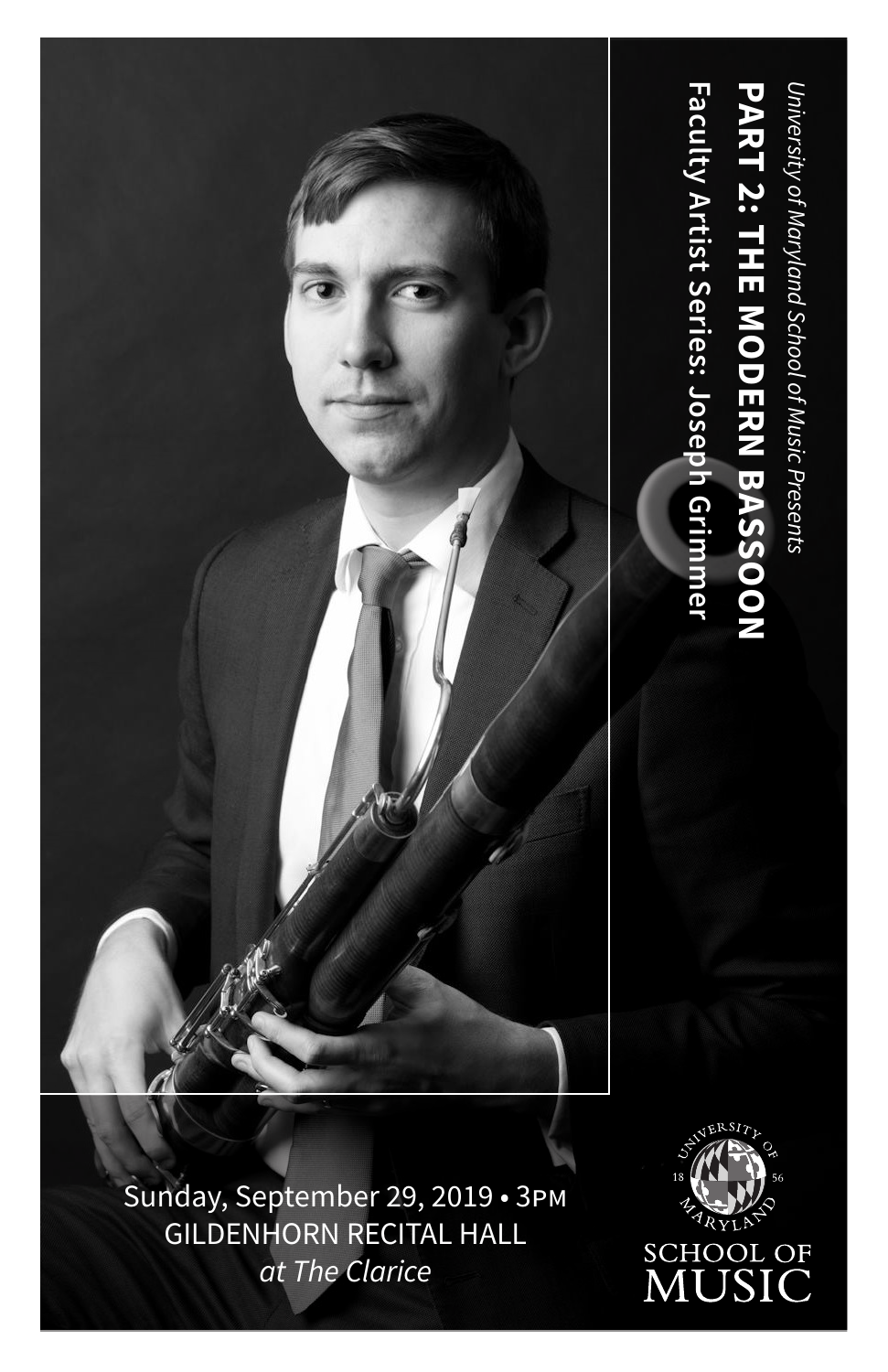*University of Maryland School of Music Presents*

# **PART 2: THE MODERN BASSOON Faculty Artist Series: Joseph Grimmer**

**Joseph Grimmer,** *bassoon* **Sophia Kim Cook,** *piano*

| Vertigo |  |  |  |
|---------|--|--|--|
|---------|--|--|--|

Bassoon Concerto*...........................................................................................*Jean Françaix (1912–1997)

- I. Allegro moderato
- II. Scherzando
- III. Grave
- IV. Risoluto

*Enigma......................................................................................................................*William Winstead (b. 1942)

- I. as it was before:
- II. as it happened:
- III. as now it is.

*Sonatine-Tango......................................................................................*Pierre Max Dubois (1930–1995)

- I. Violent et animé
- II. Scherzando
- III. Tempo de Sarabande
- IV. Vivace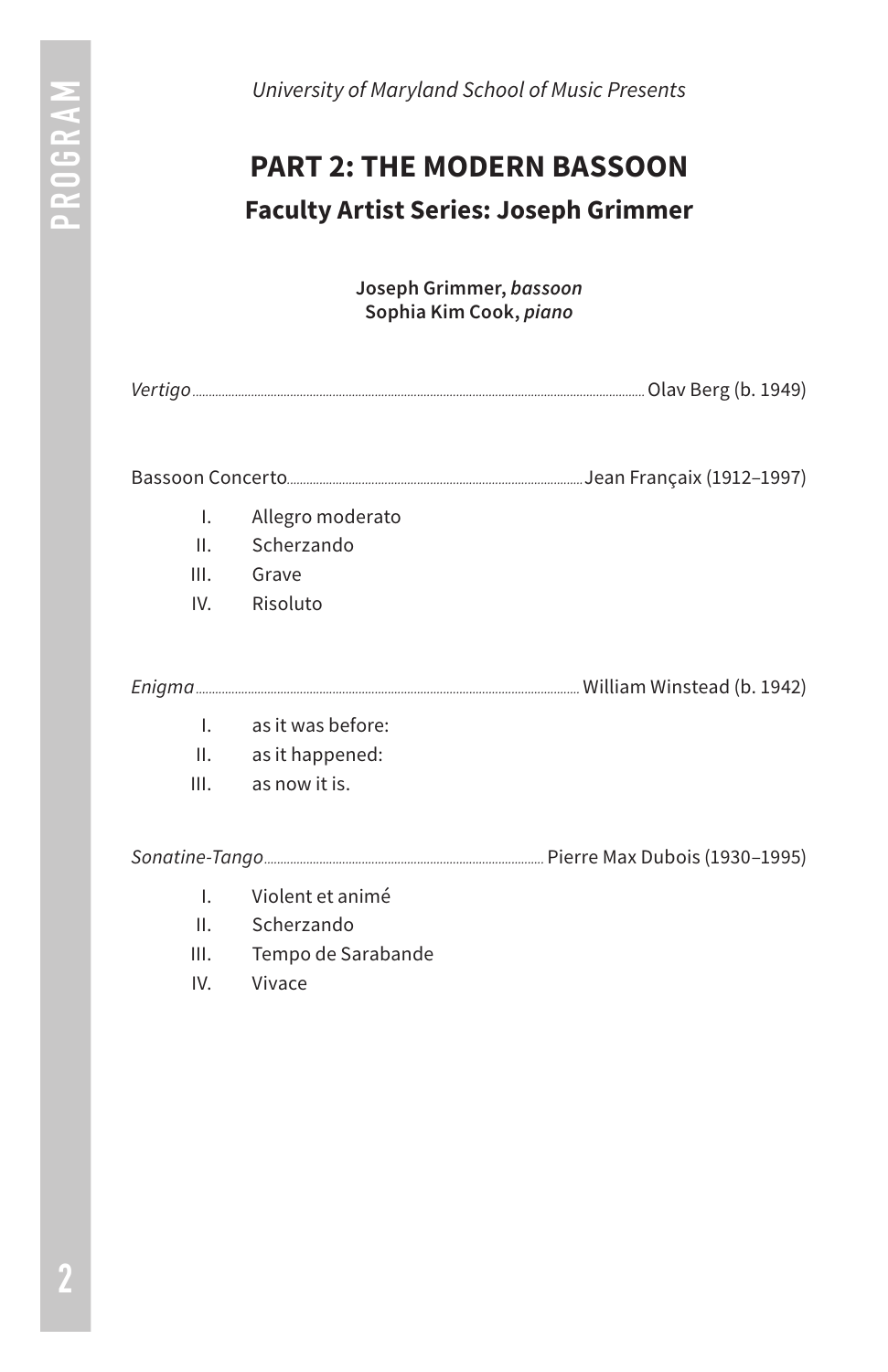**JOSEPH GRIMMER** is Principal Bassoon of the Kennedy Center Opera House Orchestra/Washington National Opera Orchestra and teaches at the University of Maryland. He also holds the Principal Bassoon position of the Harrisburg Symphony Orchestra. He previously served as Principal Bassoon with the Jacksonville Symphony, was a member of the Houston Grand Opera Orchestra, Acting Assistant Principal Bassoon with the Naples Philharmonic and spent six summers as Assistant Principal Bassoon with the Colorado Music Festival Orchestra in his hometown of Boulder, Colorado. He has performed as Guest Principal Bassoon with the Detroit Symphony Orchestra, Grand Rapids Symphony, IRIS Orchestra, Savannah Philharmonic and Windsor Symphony Orchestra. He has also performed with the Milwaukee Symphony and Arizona Musicfest Orchestras and frequently performs with the Baltimore Symphony Orchestra.

Grimmer was a fellow at the Lucerne, Aspen and Sarasota Music Festivals and a prize winner at the International Double Reed Society's Young Artist Bassoon Competition in Birmingham, England. He is a faculty member of the Miami Music Festival and maintains a private bassoon studio. He previously taught at the Shenandoah Conservatory and has given masterclasses in Spain, Sweden, Canada and throughout the USA. Grimmer earned his Master of Music degree from Rice University's Shepherd School of Music, where he studied with Benjamin Kamins. He also studied with William Winstead at the University of Cincinnati's College-Conservatory of Music, where he earned his Bachelor of Music degree. Grimmer makes his home in the Historic District of Hyattsville, Maryland, with his wife, Jessica, and their mini-goldendoodle, Fozzie.

Born in Montréal, Canada, **SOPHIA KIM COOK** pursued piano studies first at the Conservatoire de musique du Québec à Montréal and finishing at McGill University's Schulich School of Music, receiving both her Bachelors with Honours and Masters of Music there.

Described as a "a steadying presence at the piano" (*Washington Post*) and a "virtuostic piano backbone" (DC Arts Beat), Kim Cook is a sought out collaborative pianist and orchestral pianist, having played for a myriad of soloists and ensembles including the National Symphony Orchestra, Kennedy Center Opera House Orchestra, Maryland Symphony Orchestra and Alexandria Symphony Orchestra. She is also a collaborative pianist for many conferences and workshops including the International Trumpet Guild Conference, the American Trombone Workshop, the National Symphony Orchestra Summer Music Institute and the Fredericksburg Brass Institute. In 2018, she joined the Boulanger Initiative as a Performance Ambassador promoting works by women composers.